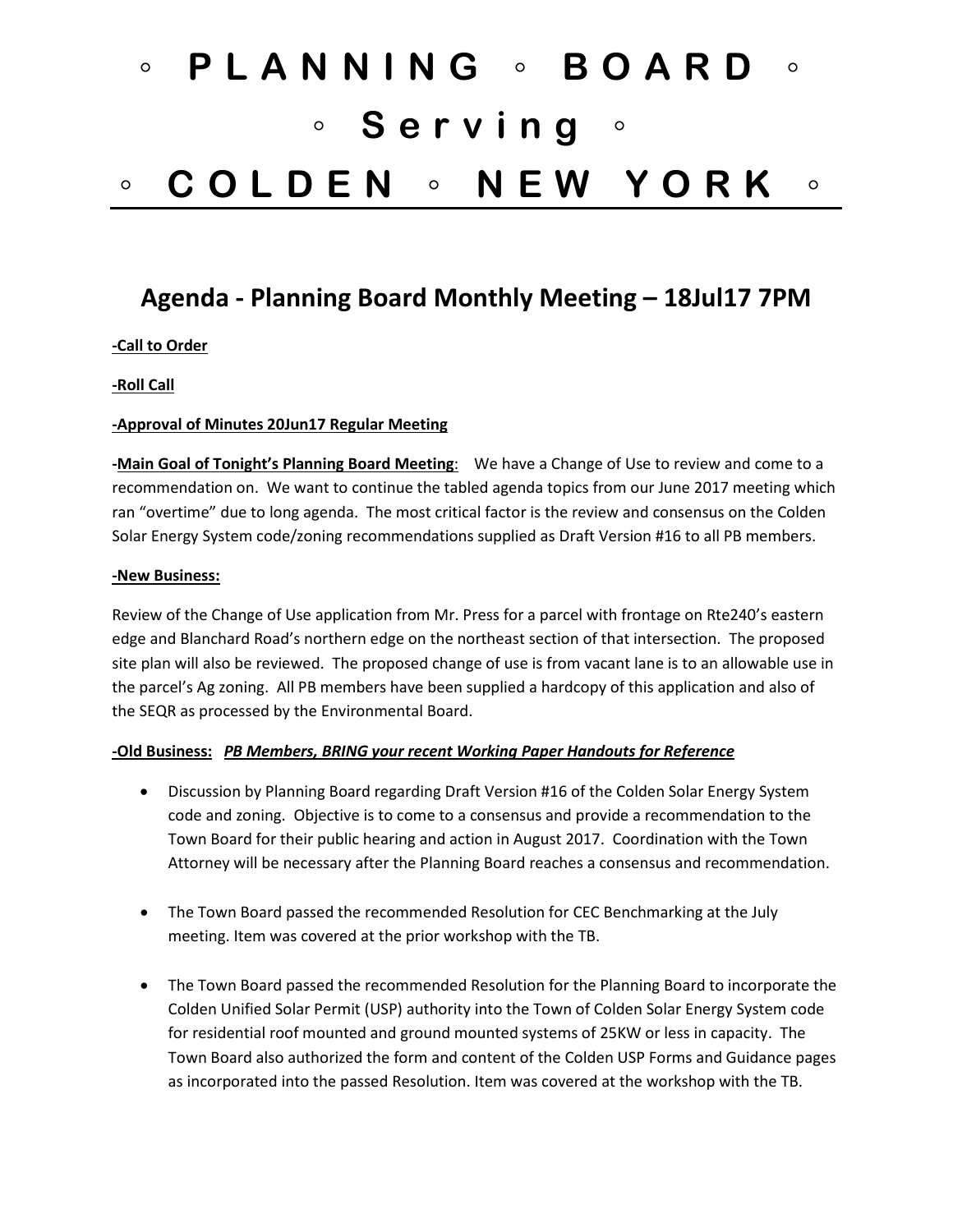- CEC Update Meeting with UBRI on 6Jul17 at Town Hall Walt will update the PB on that status and our CEC submission status.
- Spectrum (former Time-Warner) Internet, Cable, Phone coverage in Colden on 10Jul17 at Town Hall - Peter will report on the meeting held at Town Hall with Spectrum and the basic updates from that meeting. PeterN, GerryP, and WaltK attended that meeting. Peter will also update on the next planned interaction this Fall. Pete will also summarize how the NYS Broadband Initiative Phase Three (Round #3) relates to this situation.
- Report back and final discussions on Temporary Sign from June meeting since Rich requested it be deferred until July – what about code & issues which needs attention? Board to review comments from PeteN; discuss concerns to determine final Planning Board action item for this sign issue. {10 mins, Pete and Rich)
- Continued Accessory Structure/Use Discussions Bobby will present any new findings relative to similar nearby Towns code similarity to Colden's regulations. Review concepts between existing Colden code and discuss as to it certain changes should be made to the existing code for some districts. Discussion; after determination of interest, set up subcommittee to review and consider alternatives if appropriate. Discussion with Code Enforcement on issue continues from last meeting. This is reviewed again here due to the lack of quorum at last meeting.
- Continued discussion regarding Animals in certain zoning: Code §108-Various At the June meeting the Chairman requested that the board members think about this longstanding matter and come to a consensus IF the Planning Board should consider and/or recommend any changes to the existing Zoning on this topic. Absent that we shall consider this matter closed unless comments warrant continued placement on the agenda.
- •
- NYSEG Roadside Distribution Power Line Tree Thinning Activity still no obvious activity by contractor in Colden so will determine status once again on this schedule. "Asplundh Tree Expert Co." will be contractor doing work. (Walt)
- •
- Town of Colden Solar Panel Initiative CEC Update Walt will update the Board on the activities related to this ongoing possible initiative in Colden based upon the 22Jun17 meeting with Solar Liberty at Town Hall. PB Attendees at that meeting were BobbyW and WaltK. This will be a longer term proposal/action which may relate to a CEC High Impact Area credit.
- •
- Town of Colden Solar Training for Code Enforcement and Other Officials The State representative still has not coordinated with Code Enforcement as to when the introductory session will take place. Therefore, no progress on this High Impact Area to report. When scheduled attendees will be JohnK, GerryP, BobbyW and WaltK.